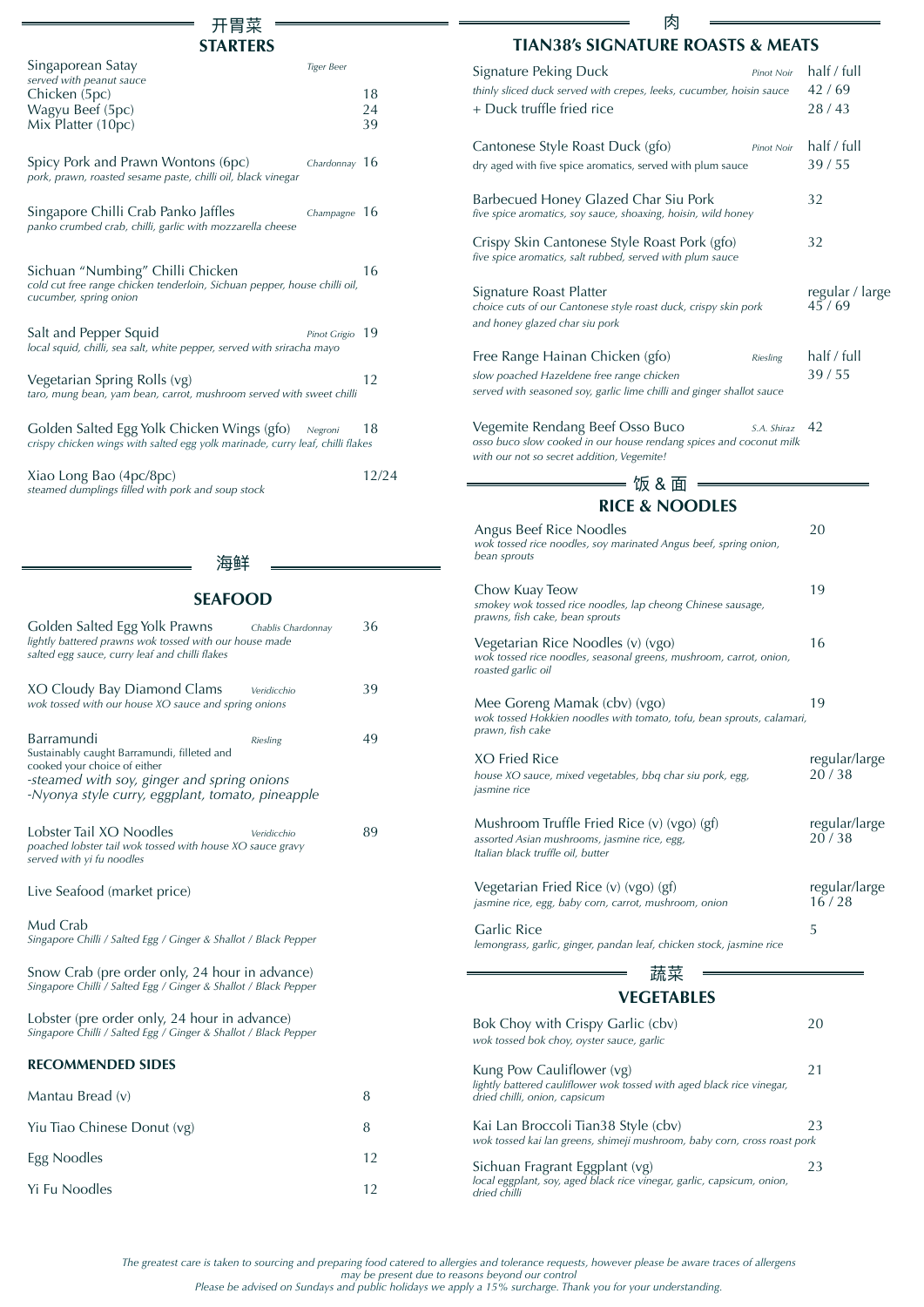

designed to be shared amongst 4-6 people

# SINGAPORE

235

Wagyu Beef and Free Range Chicken Satay Platter *served with our house peanut satay sauce*

Full Hainan Hazeldene Free Range Chicken *slow poached Hazeldene free range chicken served seasoned soy, garlic, lime, chilli and ginger shallot sauce*

Barramundi *sustainably caught, filleted and served Nyonya curry style with local eggplant, tomato and pineapple*

Golden Salted Egg Yolk Prawns *lightly battered prawns, wok tossed with our house made salted egg sauce, curry leaf and chilli flakes*

> Garlic and Chicken Stock Rice *lemongrass, garlic, ginger, pandan leaf, chicken stock, jasmine rice*

Seasonal Asian Greens with Crispy Garlic *wok tossed seasonal Asian greens, oyster sauce, garlic*

Assorted Kuih Platter *Today's assorted traditional Singaporean kuihs* 

# **CANTON** 275

Peking Duck *thinly sliced duck served with crepes, leeks, cucumber, hoisin sauce*

Signature Roast Platter *choice cuts of our Cantonese style roast duck, crispy skin pork and honey glazed char siu pork*

Barramundi

*sustainably caught, filleted and steamed with superior soy, ginger and spring onions*

XO Cloudy Bay Diamond Clams served with Chinese Donuts *wok tossed with our house XO sauce and spring onions*

> XO Fried Rice *house XO sauce, mixed vegetables, bbq char siu pork, egg, jasmine rice*

Kung Pao Style Cauliflower *lightly battered cauliflower wok tossed with aged black rice vinegar, dried chilli, onion, capsicum*

"Taro Cheesecake

*butter biscuit, cream cheese, taro*

*The greatest care is taken to sourcing and preparing food catered to allergies and tolerance requests, however please be aware traces of allergens may be present due to reasons beyond our control Please be advised on Sundays and public holidays we apply a 15% surcharge. Thank you for your understanding.*